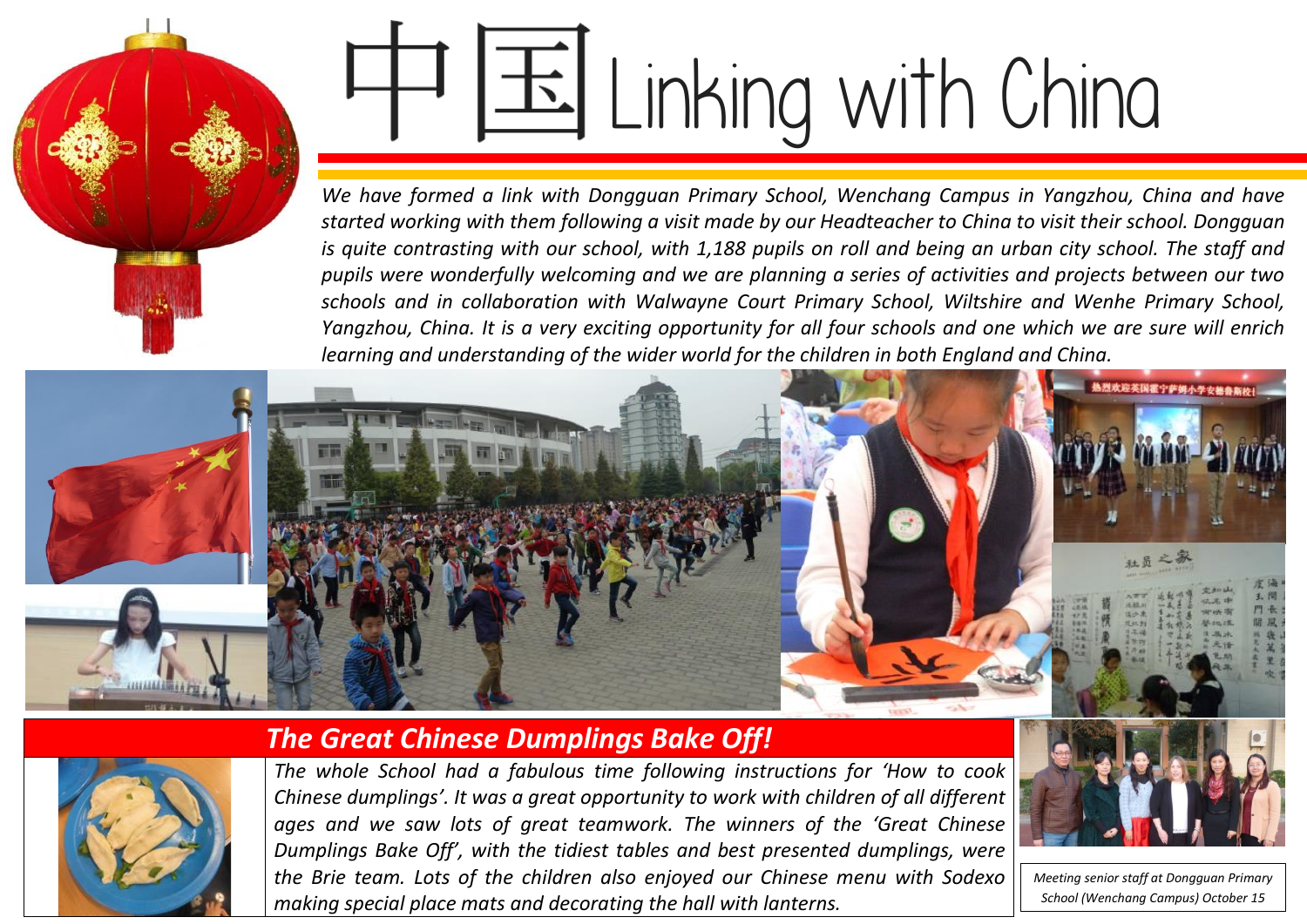## **OO BRITISH INTERNATIONAL SCHOOL AWARD**

### **Congratulations on your Re/Accreditation of the International School Award 2016-2019**

Dear International Coordinator,

Thank you for submitting your Impact Evaluation of international learning activities. We are delighted to inform you that **Horningsham Primary School** has been successful in gaining Reaccreditation of the International School Award and is accredited for three years from **1 September 2016 to 31 August 2019.**

Here are the assessor's comments on your Impact Evaluation, to highlight where your application was particularly impressive and points to take note of as you continue to develop the international dimension in your school:

*This is an excellent application for International School Award Reaccreditation from Horningsham Primary, an outstanding example of what massive energy and commitment a small school with 76 pupils can put into a cause in which it believes. And this school and its wider community certainly do believe in the value of the international dimension, illustrated by the positive parental responses to the questionnaire, the values personified through the head boy and head girl in their annual speeches, and maximum use made of every opportunity! There is so much here to commend, and nothing to fault in terms of ticking the assessment boxes, so the current assessor will only highlight a few points which were of particular interest to him. Partnershipsare with Ecole Primaire de Boulaur, Francem despite their lack of internet, and Dongguan Primary School Wenchang*  Campus. The breadth of content overall is staggering. Fine examples include the collaboration with Yangzhou through the China Bridge andShakespeare Lives, the Anglo-*French rural schools project through videos and the Legends from Japan with a professional storyteller, Dr.Nicola Grove, and schools in Hyogo Prefecture. There was also a classroom unit on the European referendum, a topic that surprisingly few schools seem to have addressed in the summer of 2016. Dialogue with interested parties is found throughout the application from global partners to ambassadorial support for local colleagues in workshops at Longleat and mentoring a new head about the International School Award. Evaluations were spot on and it is clear that the 'Talking Teachers" programme will bear more fruit in the future for professionals and pupils alike. Well done everyone!*

Congratulations on working so hard to co-ordinate such an impressive range of work as the International Co-ordinator. You are a credit to the school and the wider community.